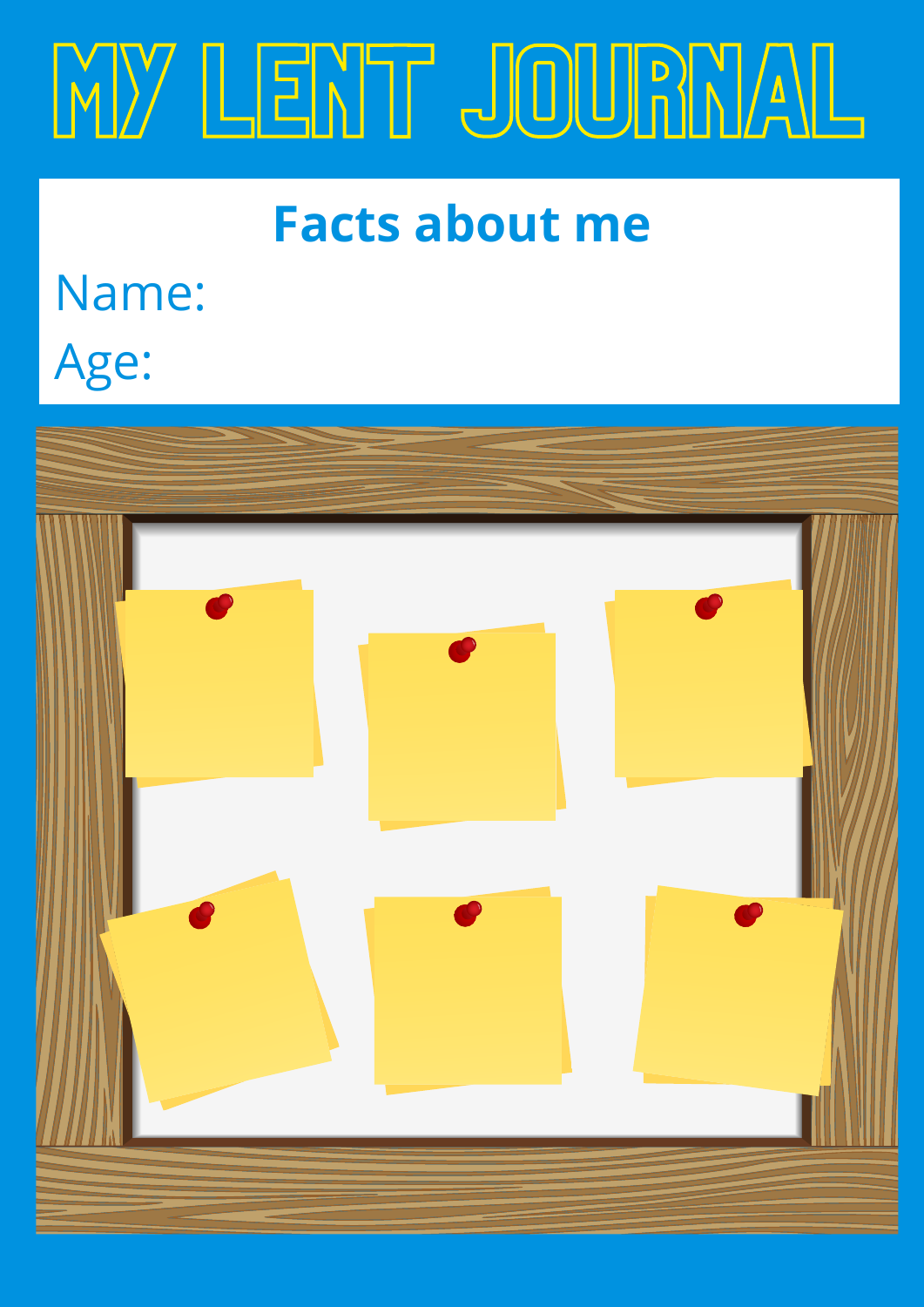## I AM GRATEFUL

#### 77

**Give thanks to the Lord, for he is good; his love endures forever" Chronicles 16:34**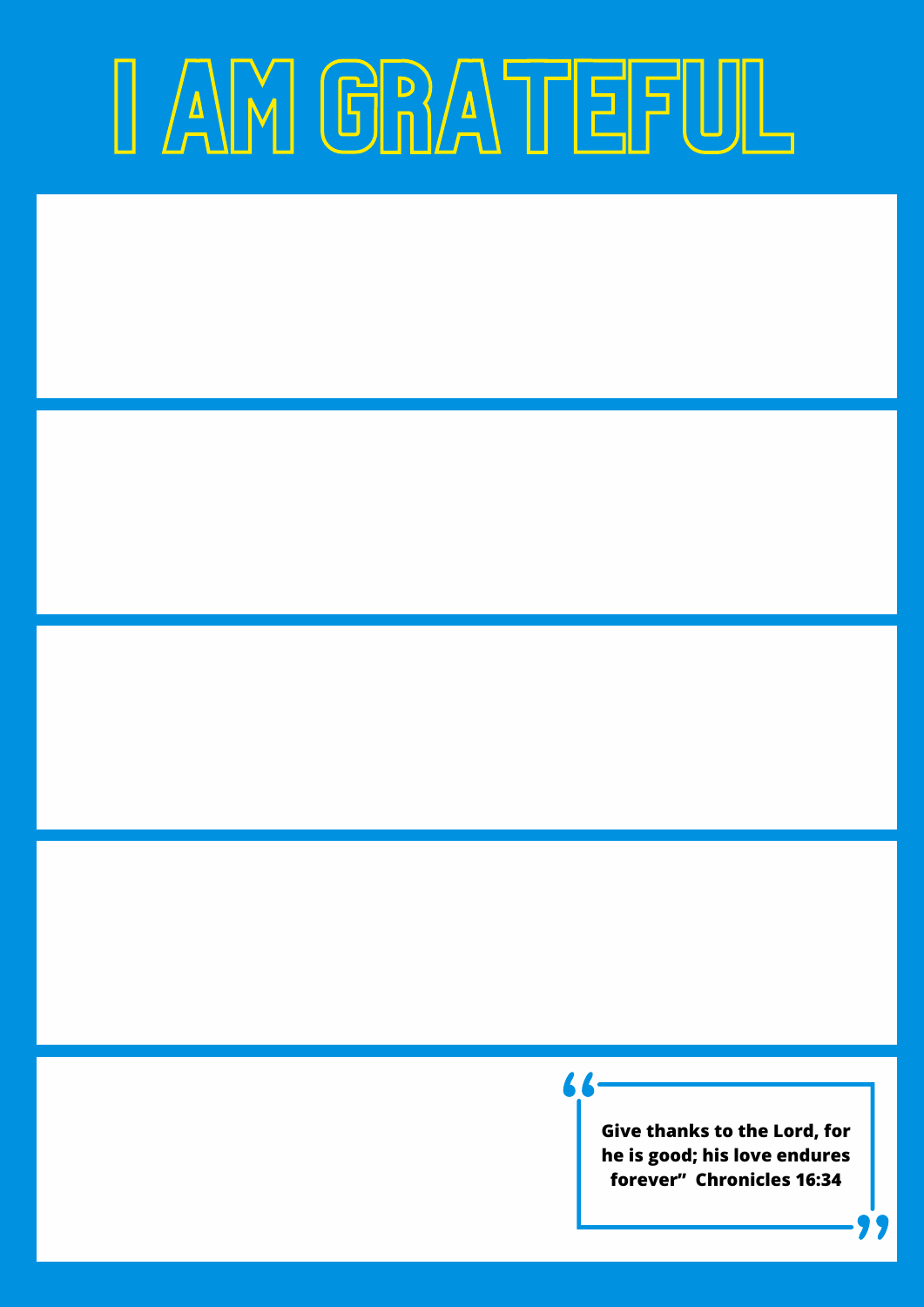# FILL A BUCKET



**Imagine that everyone carries around an invisible bucket. Being kind and speaking positively to others fills their bucket. When your bucket is full you feel good! Can you write down some positive comments that you could use to fill other people's buckets.** 

> **Let everything you say be good and helpful, so that your words will be an encouragement to those that hear them. Ephesians 4:29**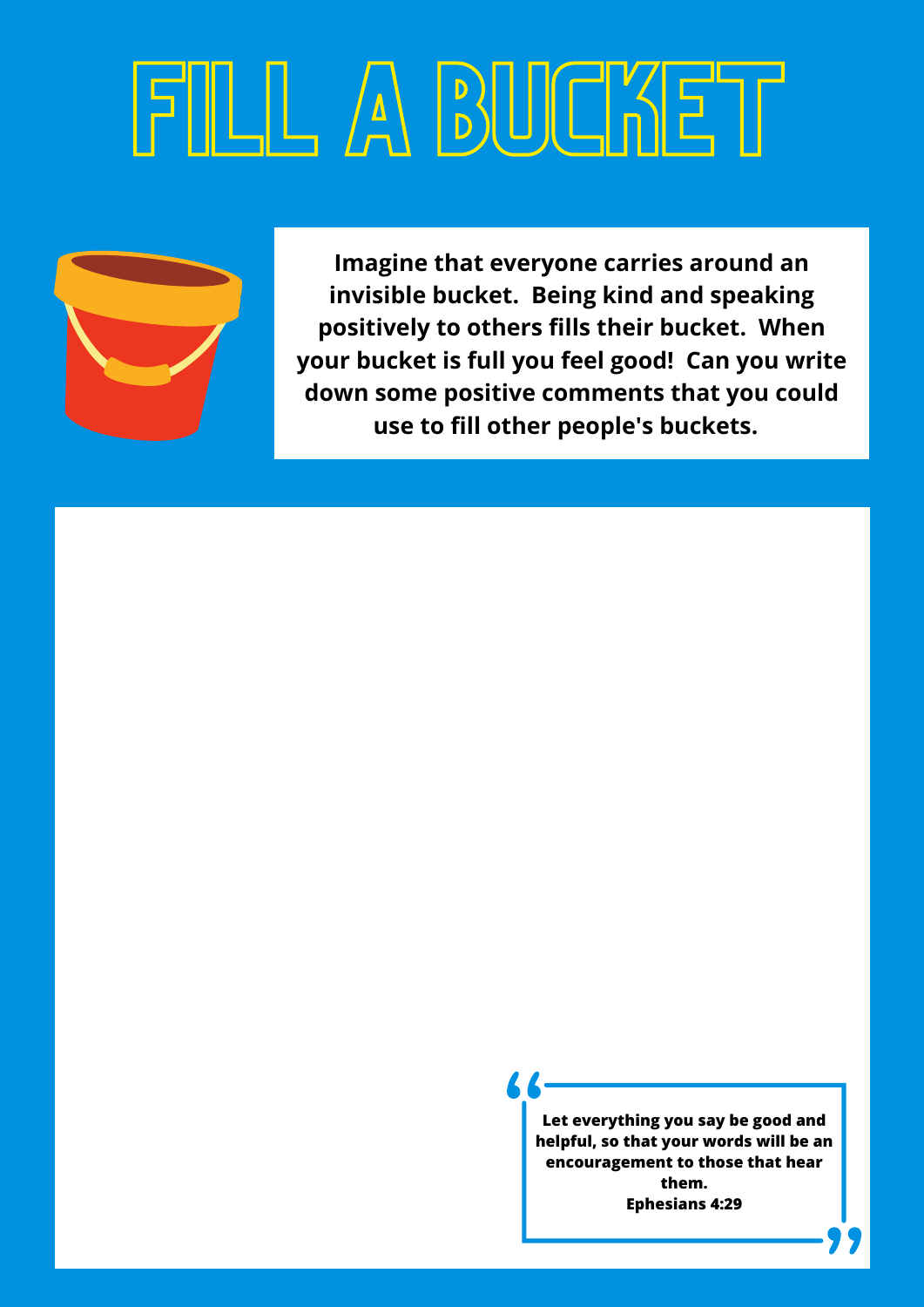### MY CHURCH MEMORY



**Think about - why you were there? - who you were with? - what happened? - what could you see and hear?**

#### **How did it make you feel?**

**For where two or three gather in my name, there am I with them. Matthew 18:20**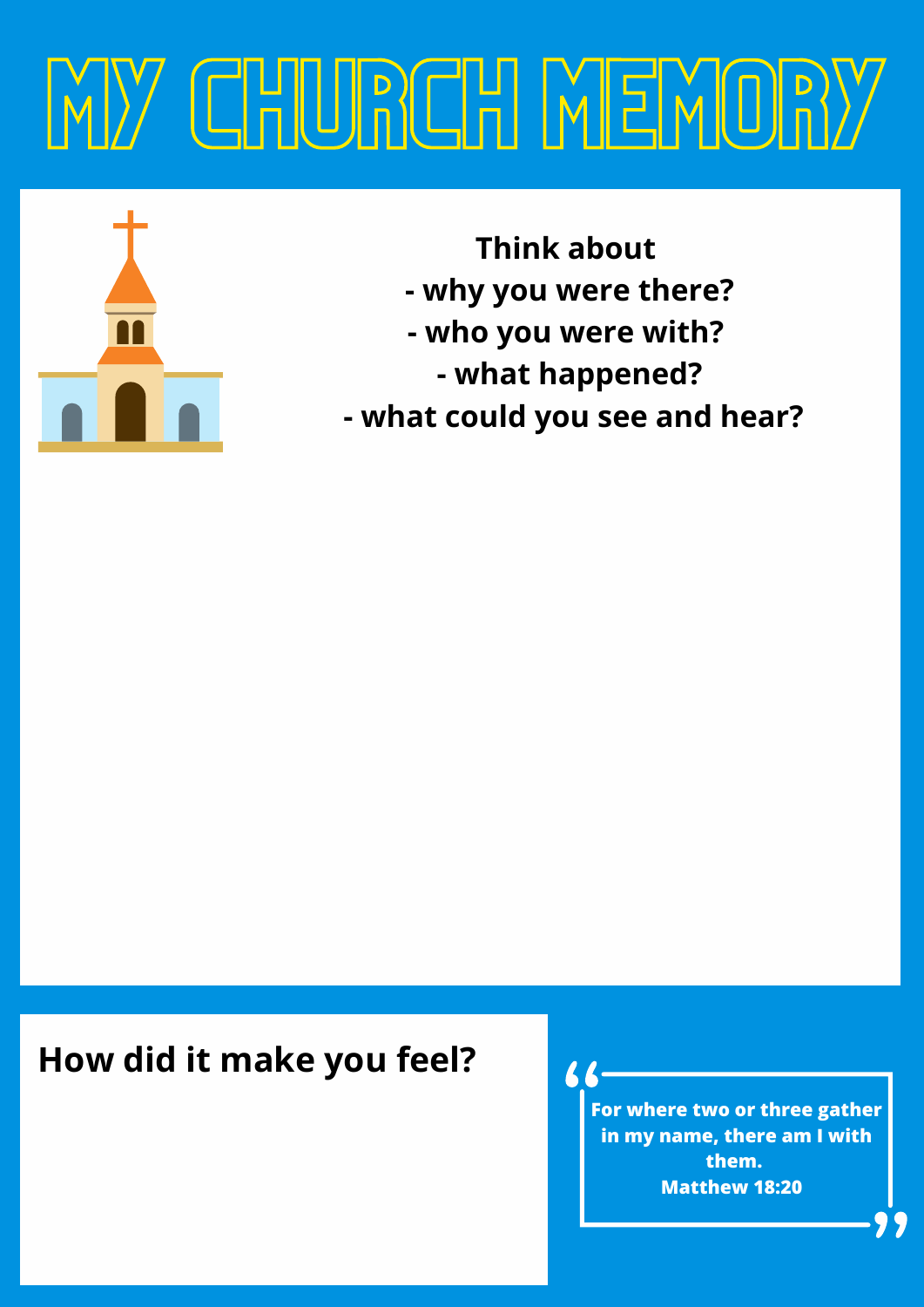### TAKE NOTICE

Stick your "God's World is Beautiful" picture here or sketch a picture of your photograph. Think about what makes your image beautiful. you might like to enter our photography competition.

#### 66

**This is the day that the Lord has made; let us rejoice and be glad in it. Psalm 118**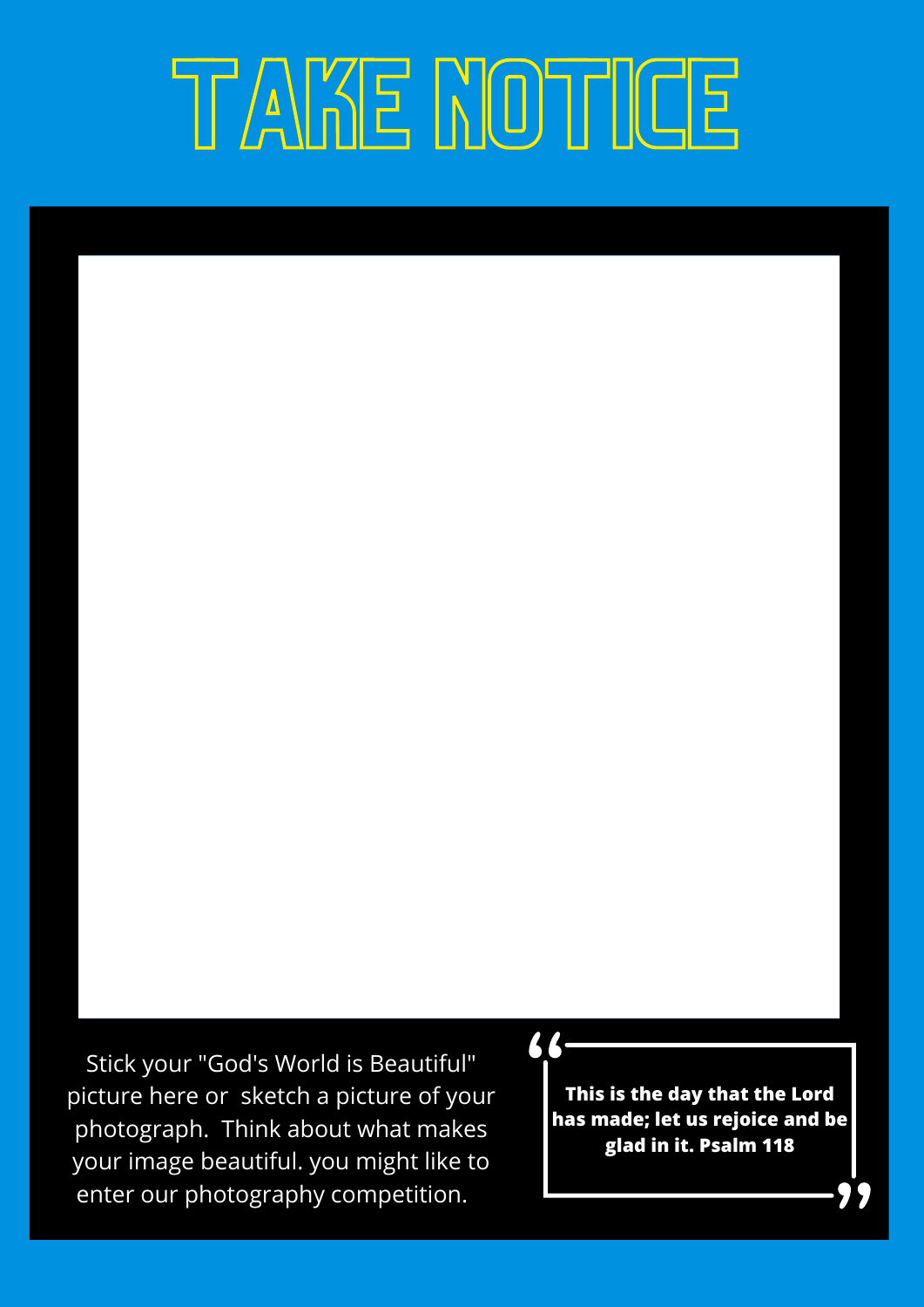

THINGS THAT ARE

GREAT ABOUT ME